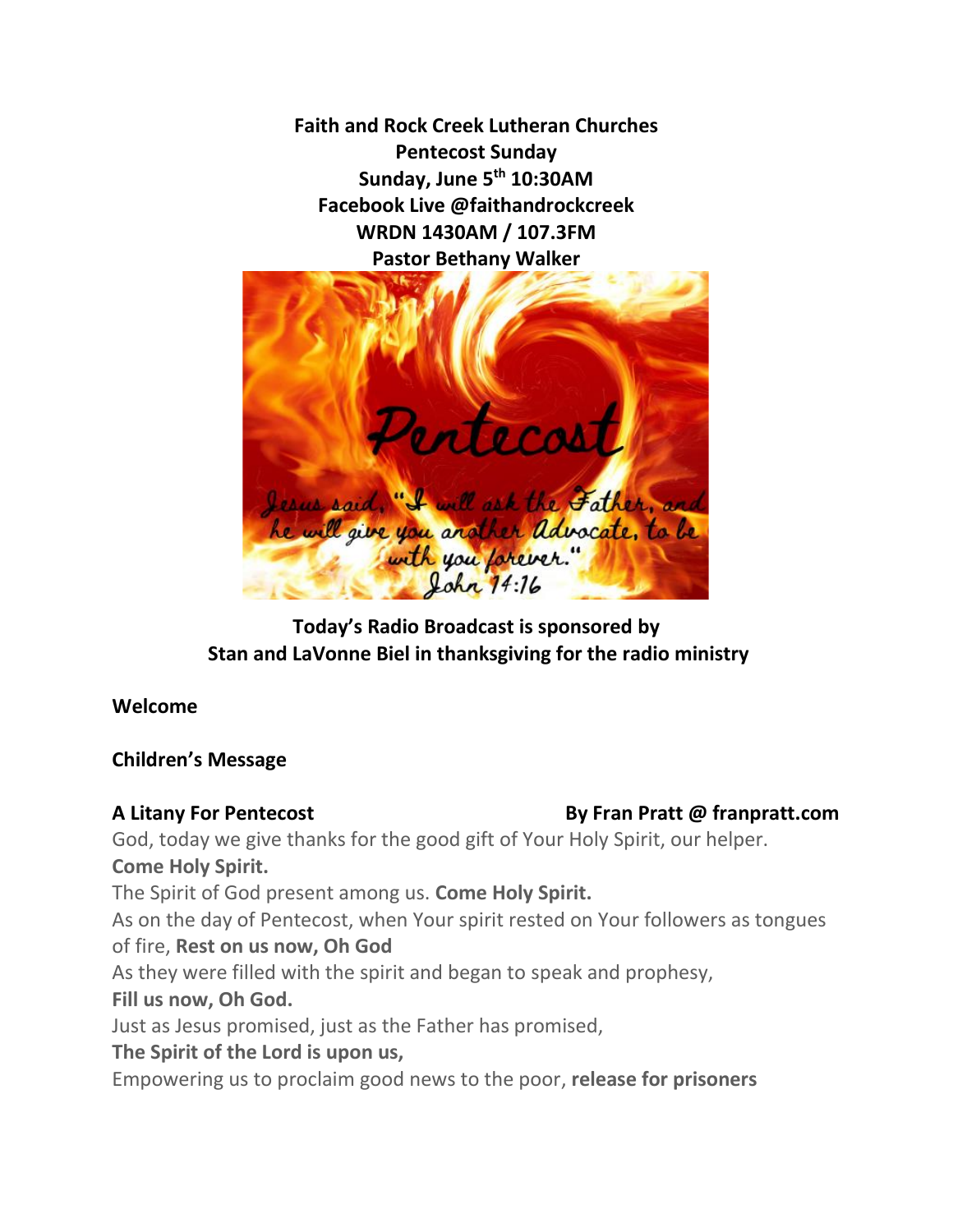To exchange ashes for beauty, mourning for joy and a spirit of praise instead of despair. **Come Holy Spirit.**

We are your church, your body on earth, who trust in the Resurrected Christ, **And in the Holy Spirit of God, here with us now. Amen**

**Opening Hymn** Spirit, Spirit of Gentleness WOV 684

# (refrain)

Spirit, Spirit of gentleness, blow through the wilderness calling and free Spirit, Spirit of restlessness, stir me from placidness, wind, wind on the sea.

You moved on the waters, you called to the deep, then you coaxed up the mountains from the valleys of sleep; and over the eons you called to each thing; Awake from your slumbers and rise on your wings. (refrain)

You swept through the desert, you stung with the sand and you goaded your people with a law and a land; and when they were blinded with idols and lies; Then you spoke through your prophets to open their eyes. (refrain)

You sang in a stable, you cried from a hill, then you whispered in silence when the whole world was still; and down in the city you called once again, when you blew through your people on the rush of the wind. (refrain)

You call from tomorrow, your break ancient schemes. From the bondage of sorrow all the captives dream dreams; our women see visions, our men clear their eyes. With bold new decisions your people arise. (refrain)

# **Greeting**

The grace of our Lord Jesus Christ, the love of God and the communion of the Holy Spirit be with you all. **And also with you.** 

# **Prayer of the Day**

God our creator, the resurrection of your Son offers life to all the peoples of earth. By your Holy Spirit, kindle in us the fire of your love, empowering our lives for service and our tongues for praise, through Jesus Christ, our Savior and Lord, who lives and reigns with you and the Holy Spirit, one God, now and forever. **Amen.**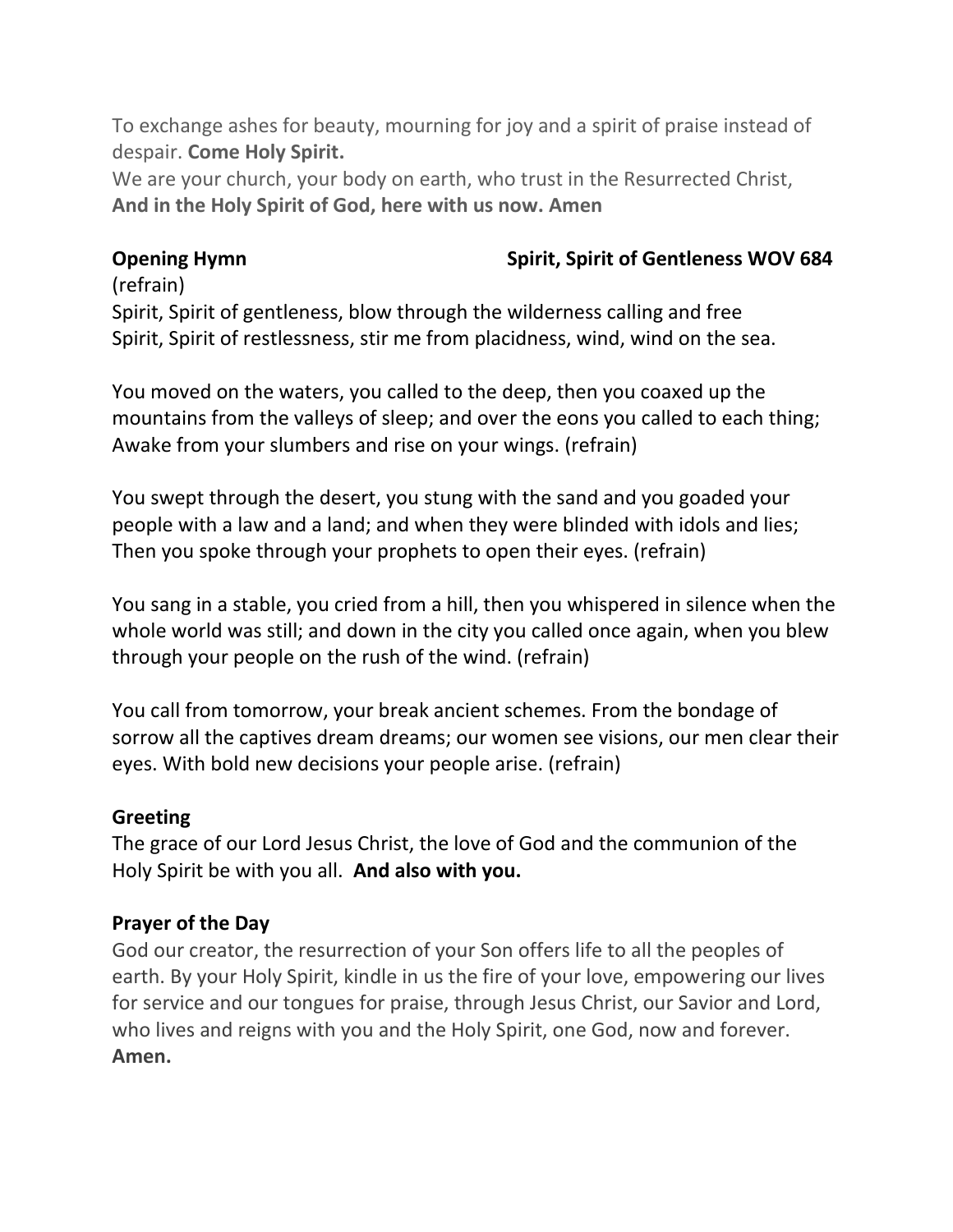## **First Reading Acts 2:1-21**

<sup>1</sup>When the day of Pentecost had come, the apostles were all together in one place. <sup>2</sup>And suddenly from heaven there came a sound like the rush of a violent wind, and it filled the entire house where they were sitting. <sup>3</sup>Divided tongues, as of fire, appeared among them, and a tongue rested on each of them. <sup>4</sup>All of them were filled with the Holy Spirit and began to speak in other languages, as the Spirit gave them ability. <sup>5</sup>Now there were devout Jews from every nation under heaven living in Jerusalem. <sup>6</sup>And at this sound the crowd gathered and was bewildered, because each one heard them speaking in the native language of each. <sup>7</sup>Amazed and astonished, they asked, "Are not all these who are speaking Galileans?  $8$ And how is it that we hear, each of us, in our own native language? <sup>9</sup>Parthians, Medes, Elamites, and residents of Mesopotamia, Judea and Cappadocia, Pontus and Asia,  $^{10}$ Phrygia and Pamphylia, Egypt and the parts of Libya belonging to Cyrene, and visitors from Rome, both Jews and proselytes,  $^{11}$ Cretans and Arabs—in our own languages we hear them speaking about God's deeds of power." <sup>12</sup>All were amazed and perplexed, saying to one another, "What does this mean?" <sup>13</sup>But others sneered and said, "They are filled with new wine." <sup>14</sup>But Peter, standing with the eleven, raised his voice and addressed them, "Men of Judea and all who live in Jerusalem, let this be known to you, and listen to what I say.  $15$ Indeed, these are not drunk, as you suppose, for it is only nine o'clock in the morning.  $^{16}$ No, this is what was spoken through the prophet Joel:  $17'$ In the last days it will be, God declares, that I will pour out my Spirit upon all flesh, and your sons and your daughters shall prophesy, and your young men shall see visions, and your old men shall dream dreams. <sup>18</sup>Even upon my slaves, both men and women, in those days I will pour out my Spirit; and they shall prophesy.  $^{19}$ And I will show portents in the heaven above and signs on the earth below, blood, and fire, and smoky mist.  $20$ The sun shall be turned to darkness and the moon to blood, before the coming of the Lord's great and glorious day.  $^{21}$ Then everyone who calls on the name of the Lord shall be saved.'"

# **Psalm 104:24-34, 35b**

 $24$ How manifold are your works, O Lord! In wisdom you have made them all; the earth is full of your creatures. <sup>25</sup>**Yonder is the sea, great and wide, with its swarms too many to number, living things both small and great.**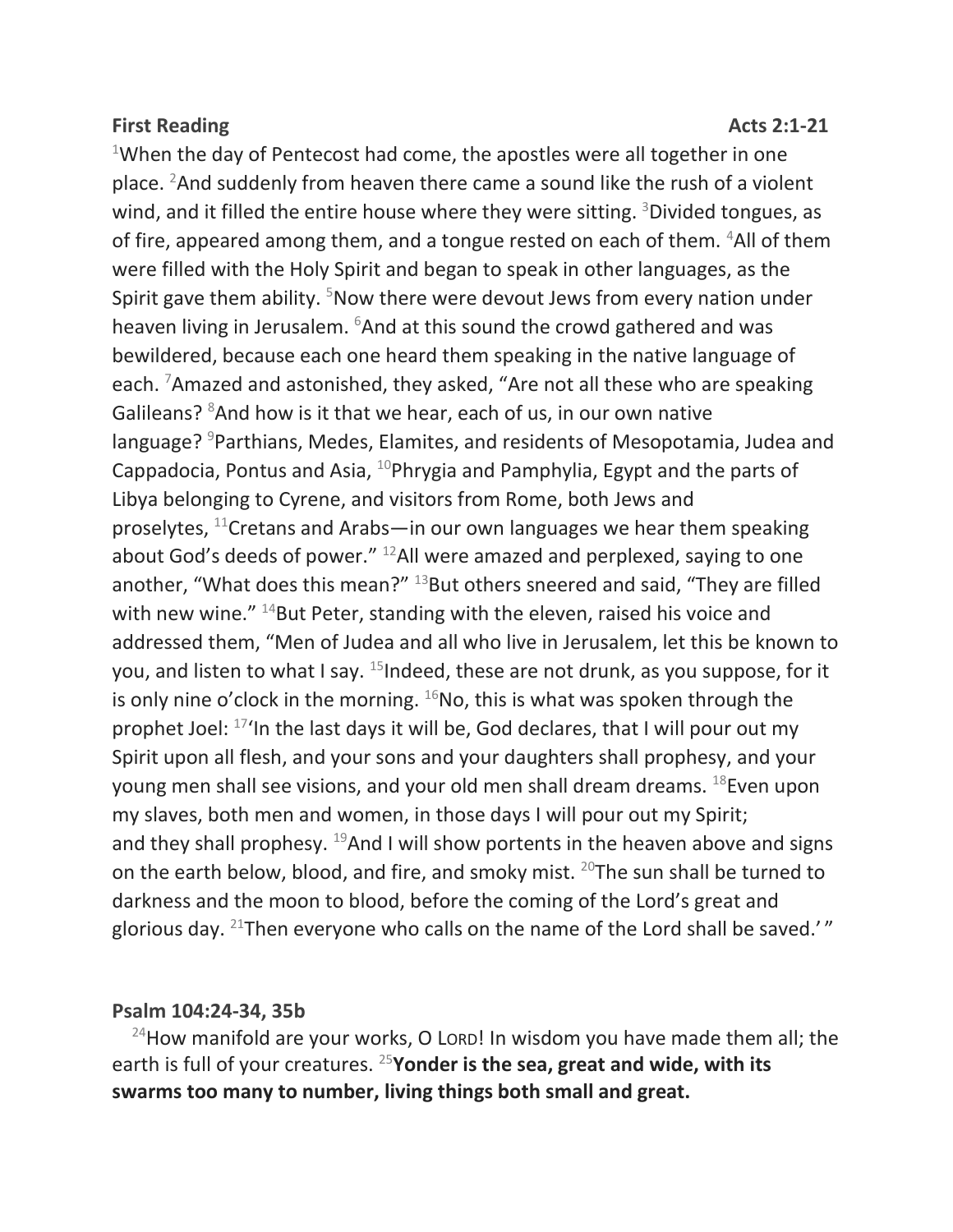$^{26}$ There go the ships to and fro, and Leviathan, which you made for the sport of it. <sup>27</sup>**All of them look to you to give them their food in due season.**

 $28$ You give it to them; they gather it; you open your hand, and they are filled with good things. <sup>29</sup>**When you hide your face, they are terrified; when you take away their breath, they die and return to their dust.**

 $30$ You send forth your Spirit, and they are created; and so you renew the face of the earth. <sup>31</sup>**May the glory of the LORD endure forever; O LORD, rejoice in all your works.** <sup>32</sup>You look at the earth and it trembles; you touch the mountains and they smoke. <sup>33</sup>**I will sing to the LORD as long as I live; I will praise my God while I have my being.** <sup>34</sup>May these words of mine please God. I will rejoice in the LORD. 35b**Bless the LORD, O my soul. Hallelujah!**

# **Second Reading Romans 8:14-17**

 $14$ For all who are led by the Spirit of God are children of God.  $15$ For you did not receive a spirit of slavery to fall back into fear, but you have received a spirit of adoption. When we cry, "Abba! Father!"  $16$ it is that very Spirit bearing witness with our spirit that we are children of God,  $^{17}$  and if children, then heirs, heirs of God and joint heirs with Christ—if, in fact, we suffer with him so that we may also be glorified with him.

**Gospel Acclamation Listen God is Calling** 

Listen, Listen God is calling, through the Word inviting. Offering forgiveness, comfort and joy.

### **Gospel John 14:8-17 & 25-27**

 $8$ Philip said to Jesus, "Lord, show us the Father, and we will be satisfied."  $9$ Jesus said to him, "Have I been with you all this time, Philip, and you still do not know me? Whoever has seen me has seen the Father. How can you say, 'Show us the Father'?  $^{10}$ Do you not believe that I am in the Father and the Father is in me? The words that I say to you I do not speak on my own; but the Father who dwells in me does his works. <sup>11</sup>Believe me that I am in the Father and the Father is in me; but if you do not, then believe me because of the works themselves.  $12$ Very truly, I tell you, the one who believes in me will also do the works that I do and, in fact, will do greater works than these, because I am going to the Father.  $^{13}$ I will do whatever you ask in my name, so that the Father may be glorified in the Son.  $^{14}$ If in my name you ask me for anything, I will do it.

 $15$ "If you love me, you will keep my commandments.  $16$ And I will ask the Father,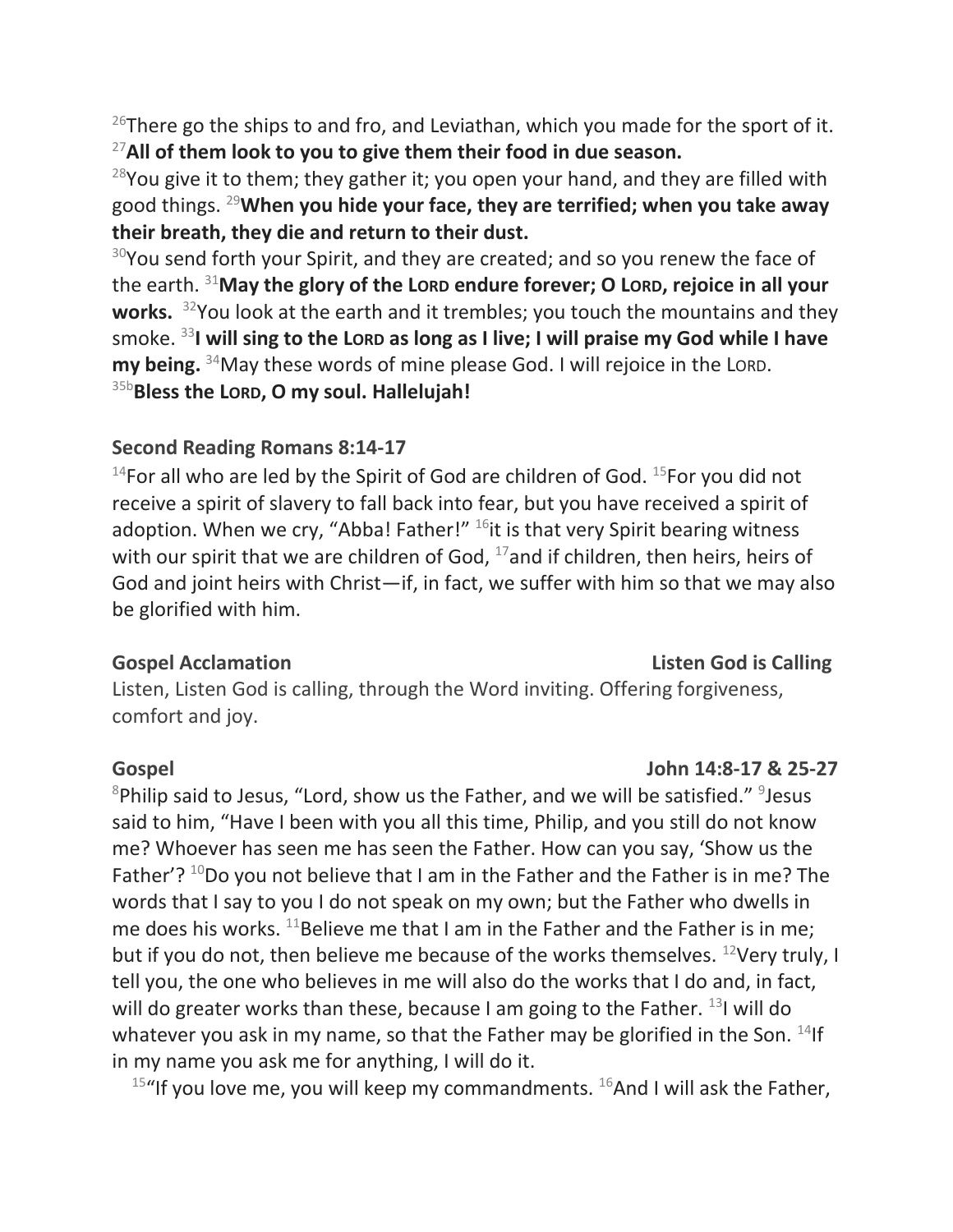and he will give you another Advocate, to be with you forever.  $^{17}$ This is the Spirit of truth, whom the world cannot receive, because it neither sees him nor knows him. You know him, because he abides with you, and he will be in you.

<sup>25"</sup>I have said these things to you while I am still with you. <sup>26</sup>But the Advocate, the Holy Spirit, whom the Father will send in my name, will teach you everything, and remind you of all that I have said to you.  $27$  Peace I leave with you; my peace I give to you. I do not give to you as the world gives. Do not let your hearts be troubled, and do not let them be afraid."

### **Sermon**

### **Hymn of the Day Construction Construction Construction Baptized in Water WOV 693**

Baptized in water, sealed by the Spirit cleansed by the blood of Christ our king; heirs of salvation, trusting his promise, faithfully now God's praise we sing. Baptized in water, sealed by the Spirit, dead in the tomb with Christ our king; one with his rising, freed and forgiven thankfully now God's praise we sing. Baptized in water, sealed by the Spirit, marked with the sign of Christ our king; born of one Father, we are his children, joyfully now God's praise we sing.

# **Apostles' Creed**

**Prayers of Intercession**

**Peace**

**Offering** 

**Doxology**

## **Offering Prayer**

Merciful God, **our ordinary gifts seem small for such a celebration, but you make of them an abundance, just as you do with our lives. Use them for your glory and strengthen us in the risen Christ. Amen.**

## **First Communion**